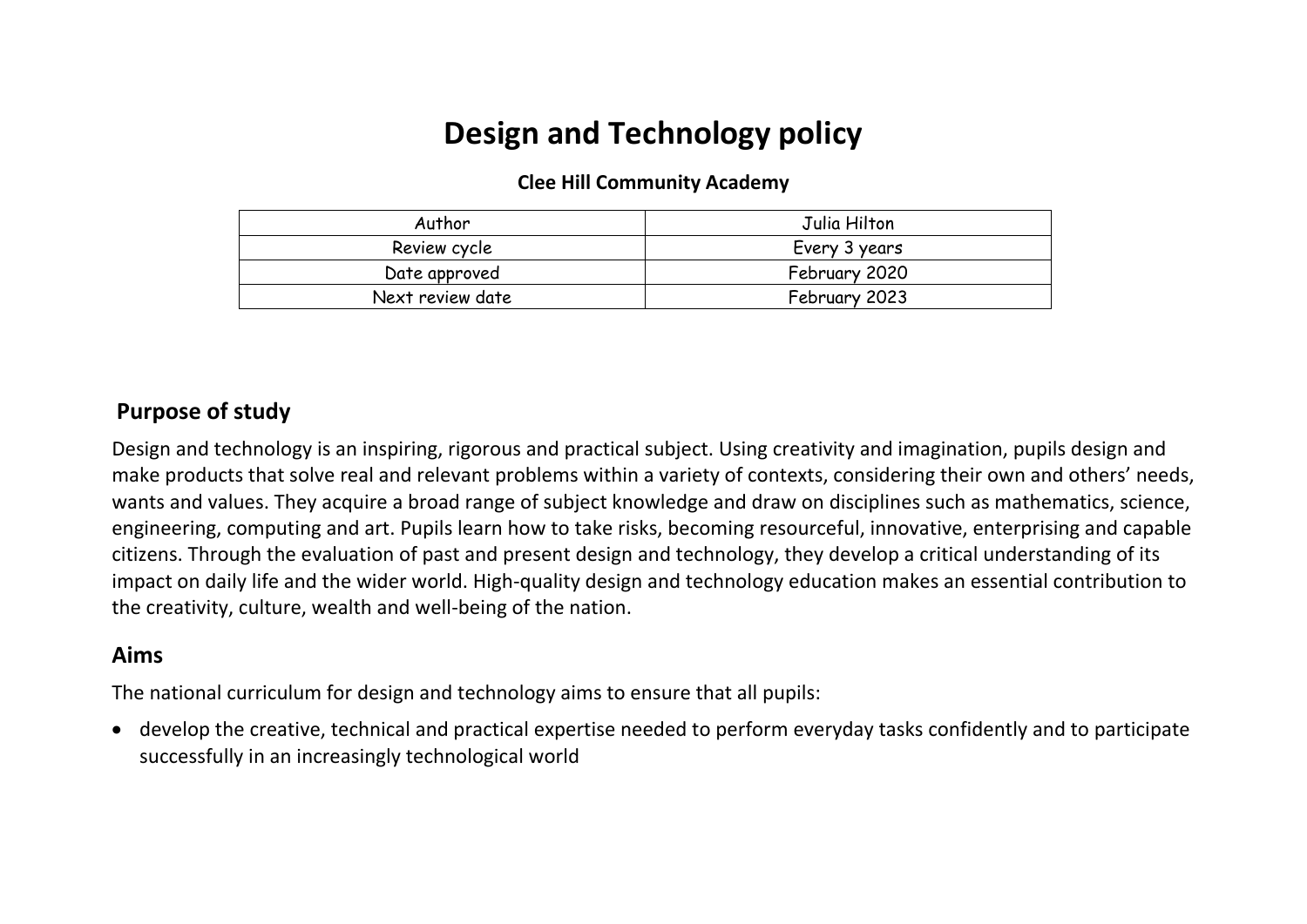- build and apply a repertoire of knowledge, understanding and skills in order to design and make high-quality prototypes and products for a wide range of users
- critique, evaluate and test their ideas and products and the work of others
- understand and apply the principles of nutrition and learn how to cook.

Design and Technology provides opportunities for pupils to develop their capabilities, combining their designing and making skills with knowledge and understanding in order to create quality products that have a purpose. It involves inventive thinking, investigating, planning, evaluating and using a wide range of materials in many different situations. It is essential to prepare pupils to participate in tomorrow's rapidly changing technologies

# **Early years foundation stage**

Important design and technology skills are addressed through Physical Development, Understanding the World and Expressive Arts and Design. It is also part of the Characteristics of Learning that are an essential part in the early years curriculum.

Pupils learn through practical activities and are given opportunities to develop and explore skills through both directed adult led activities and child initiated play. They have access to a rich, stimulating environment which encourages exploration, problem solving, prediction, critical thinking, decision making and discussion.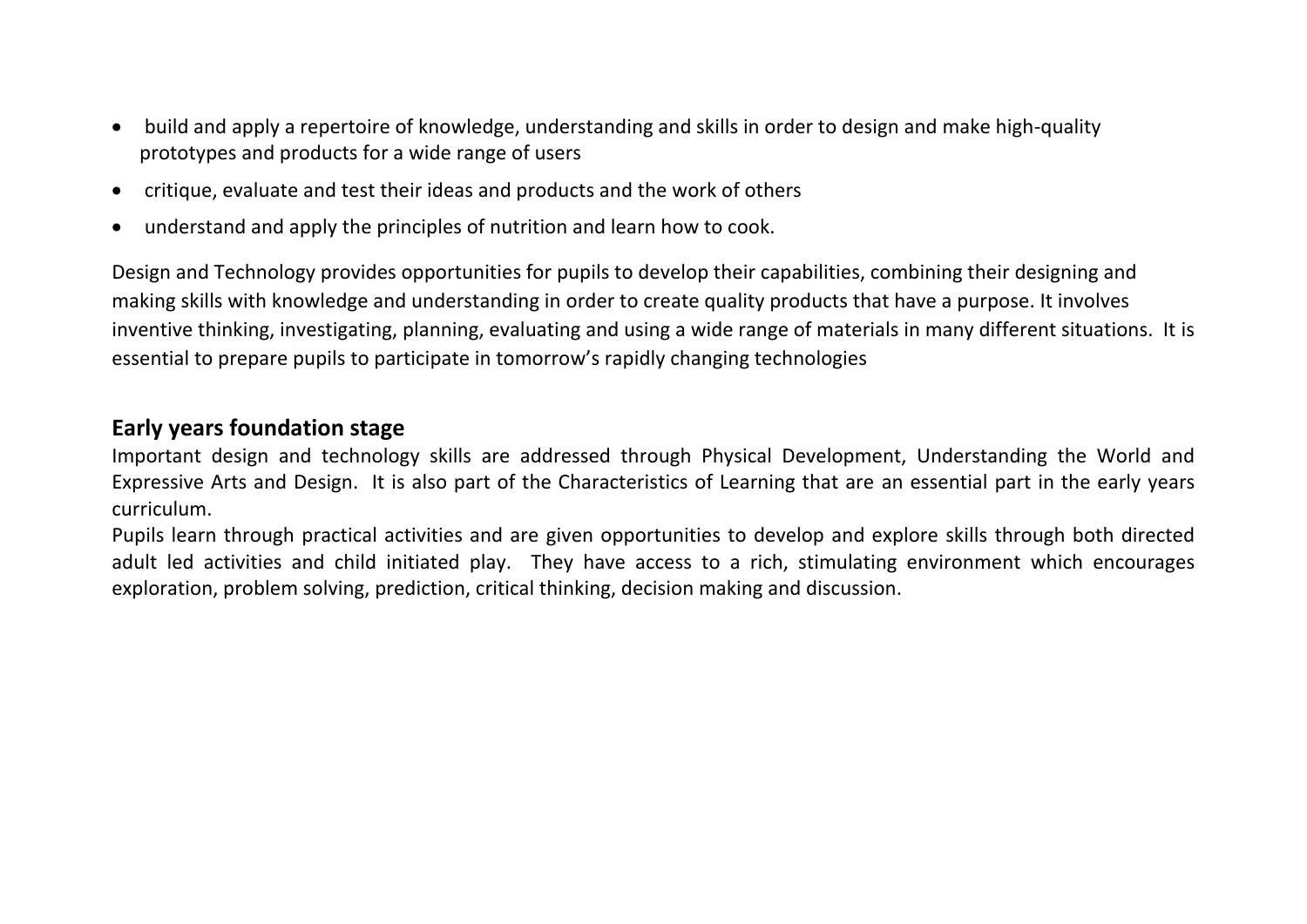# **Key Stage 1**

Through a variety of creative and practical activities, pupils should be taught the knowledge, understanding and skills needed to engage in an iterative process of designing and making. They should work in a range of relevant contexts [for example, the home and school, gardens and playgrounds, the local community, industry and the wider environment]. When designing and making, pupils should be taught to:

# **Design**

- design purposeful, functional, appealing products for themselves and other users based on design criteria.
- generate, develop, model and communicate their ideas through talking, drawing, templates, mockups and, where appropriate, information and communication technology.

#### **Make**

- select from and use a range of tools and equipment to perform practical tasks [for example, cutting, shaping, joining and finishing]
- select from and use a wide range of materials and components, including construction materials, textiles and ingredients, according to their characteristics.



#### **Evaluate**

• explore and evaluate a range of existing products .

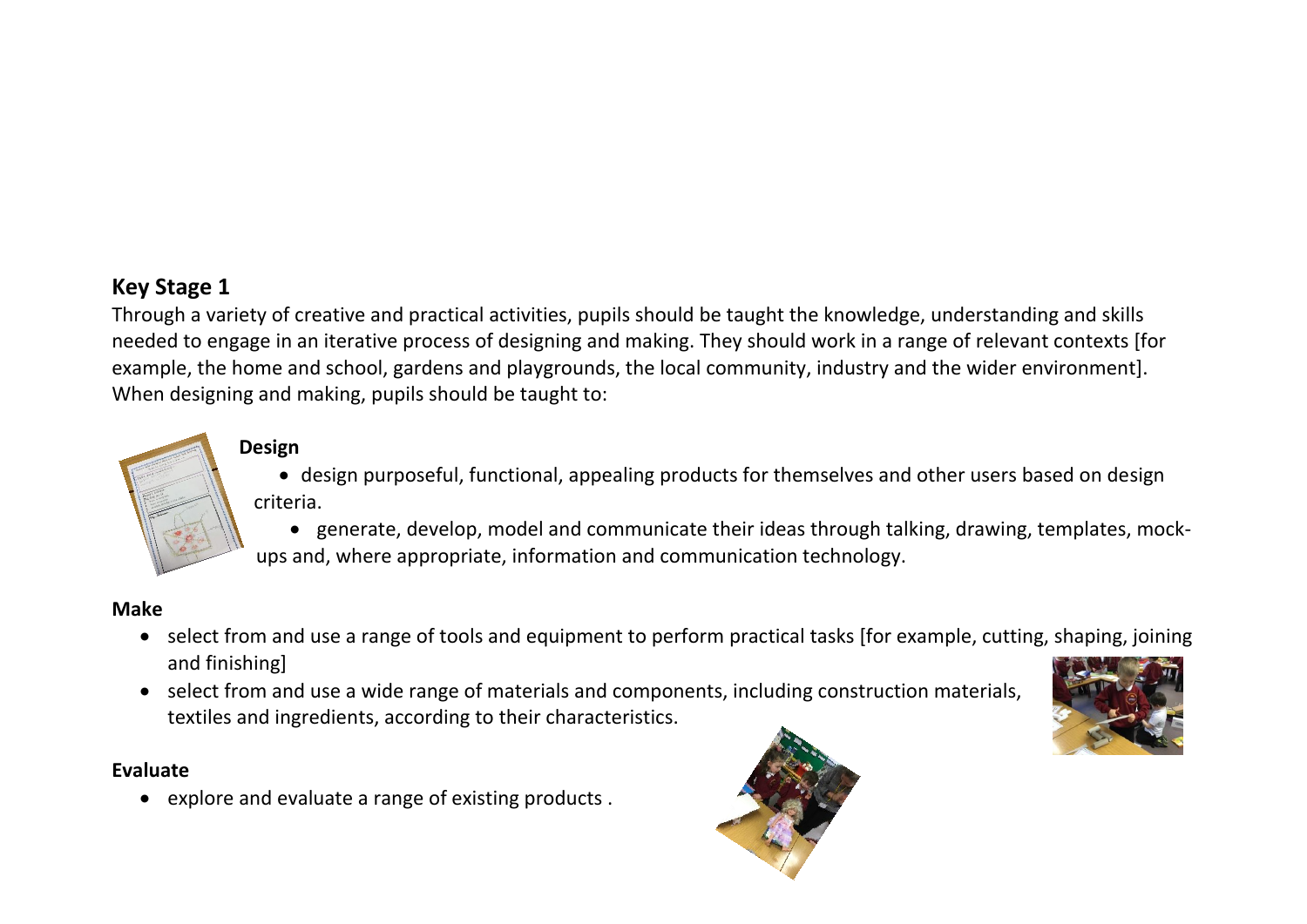• evaluate their ideas and products against design criteria.

#### **Technical knowledge**

- build structures, exploring how they can be made stronger, stiffer and more stable.
- explore and use mechanisms [for example, levers, sliders, wheels and axles], in their products.

# **Key Stage 2**

Through a variety of creative and practical activities, pupils should be taught the knowledge, understanding and skills needed to engage in an iterative process of designing and making. They should work in a range of relevant contexts [for example, the home, school, leisure, culture, enterprise, industry and the wider environment]. When designing and making, pupils should be taught to:

#### **Design**

- use research and develop design criteria to inform the design of innovative, functional, appealing products that are fit for purpose, aimed at particular individuals or groups.
- generate, develop, model and communicate their ideas through discussion, annotated sketches, cross-sectional and exploded diagrams, prototypes, pattern pieces and computer-aided design.

#### **Make**



- select from and use a wider range of tools and equipment to perform practical tasks [for example, cutting, shaping, joining and finishing], accurately.
- select from and use a wider range of materials and components, including construction materials, textiles and ingredients, according to their functional properties and aesthetic qualities.





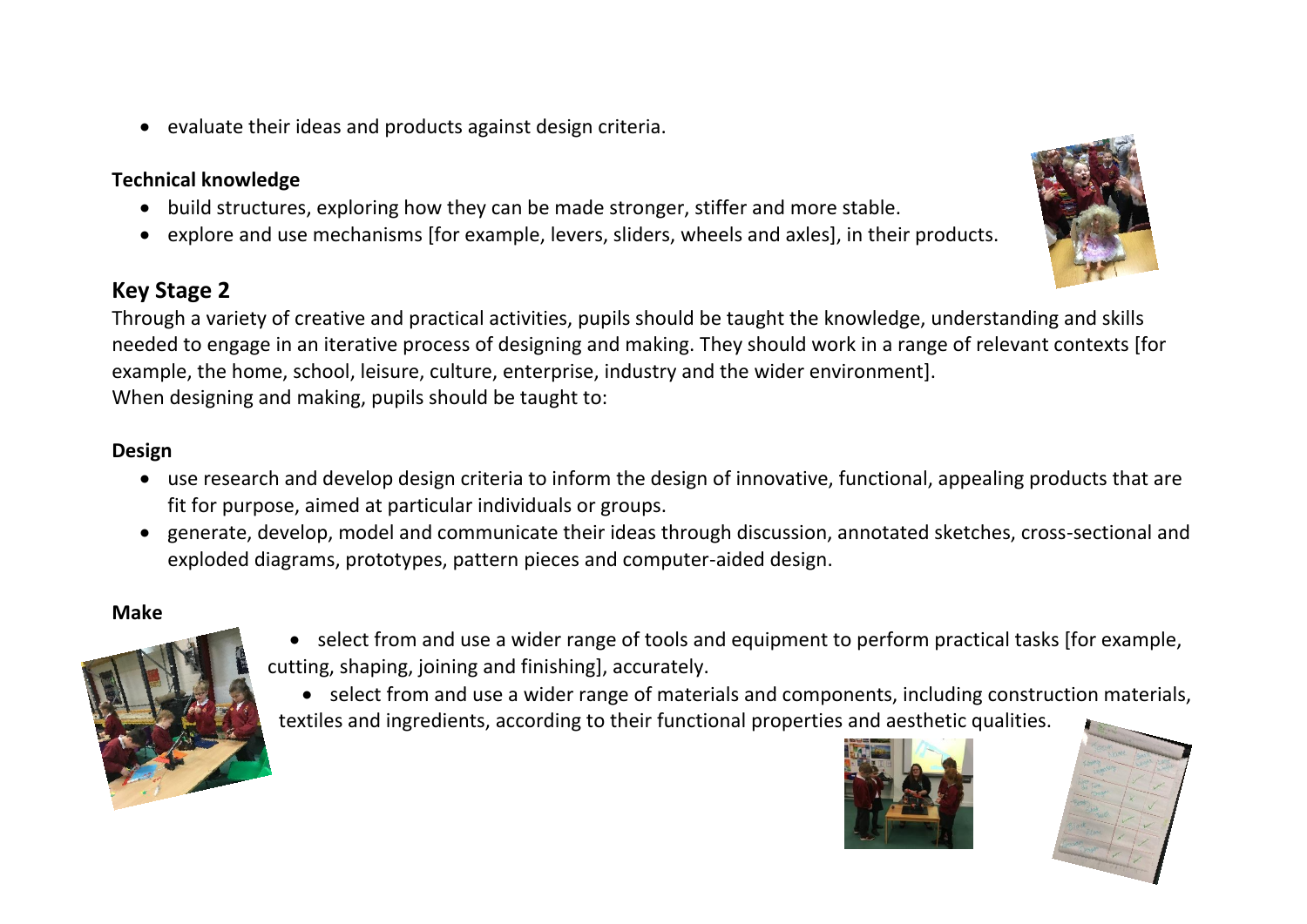#### **Evaluate**

- investigate and analyse a range of existing products.
- evaluate their ideas and products against their own design criteria and consider the views of others to improve their work.
- understand how key events and individuals in design and technology have helped shape the world.
- **Technical knowledge**
- apply their understanding of how to strengthen, stiffen and reinforce more complex structures.
- understand and use mechanical systems in their products [for example, gears, pulleys, cams, levers and linkages].
- understand and use electrical systems in their products [for example, series circuits incorporating switches, bulbs, buzzers and motors].
- apply their understanding of computing to program, monitor and control their products.

# **Cooking and nutrition**

As part of their work with food, pupils should be taught how to cook and apply the principles of nutrition and healthy eating. Instilling a love of cooking in pupils will also open a door to one of the great expressions of human creativity. Learning how to cook is a crucial life skill that enables pupils to feed themselves and others affordably and well, now and in later life. Pupils should be taught to:

# **Key stage 1**

- use the basic principles of a healthy and varied diet to prepare dishes.
- understand where food comes from.



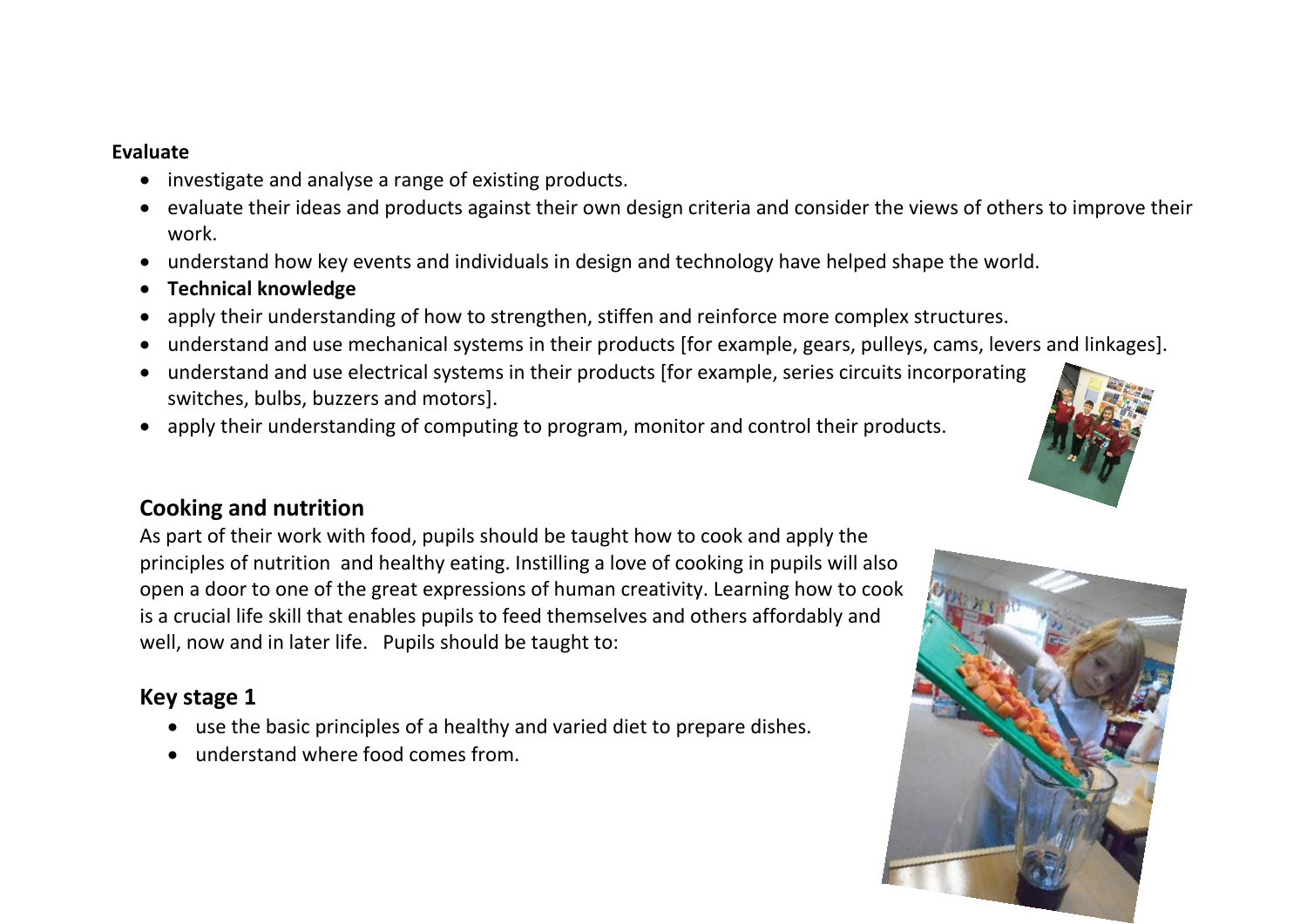

diet.

- understand and apply the principles of a healthy and varied
- prepare and cook a variety of predominantly savoury dishes using a range of cooking techniques.
- understand seasonality, and know where and how a variety of ingredients are grown, reared, caught and
	- processed.



## **Planning**

|            | Autumn                                                    | <i><b>Spring</b></i> | Summer |
|------------|-----------------------------------------------------------|----------------------|--------|
| , Stage    | <b>opportunities led by children's own fascinations \</b> |                      |        |
| Foundation | Ongoing                                                   |                      |        |

| Cvcle<br>Autumn | Spring | <b>Summer</b> |
|-----------------|--------|---------------|
|-----------------|--------|---------------|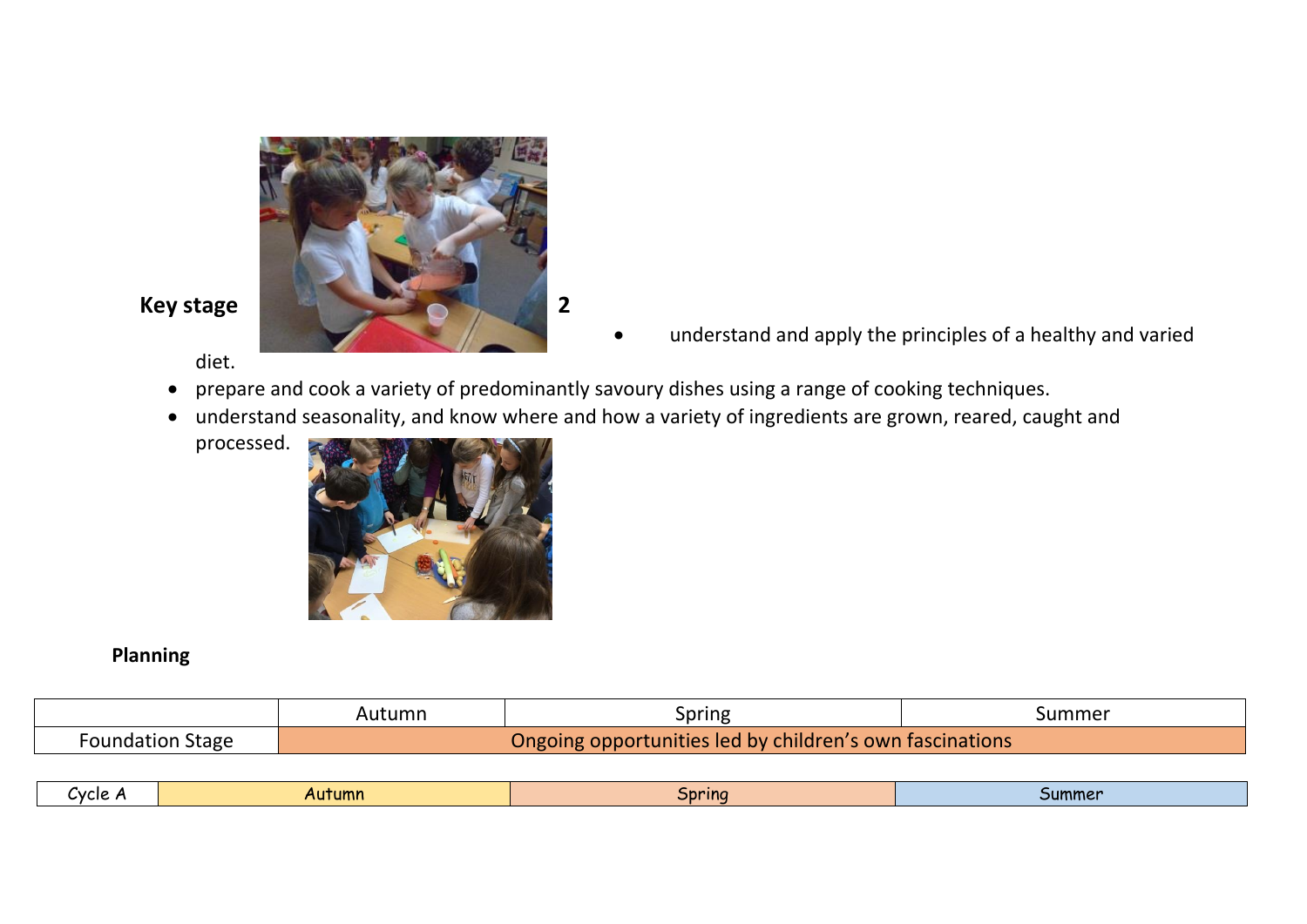| Class 1            | Food                                     | <b>Textiles</b>                             | Structures                                          |
|--------------------|------------------------------------------|---------------------------------------------|-----------------------------------------------------|
|                    | <b>Fruit salads</b>                      | Patchwork quilt                             | Playground equipment<br>$\bullet$                   |
|                    | Food preparation                         | Properties of fabrics                       |                                                     |
| Class <sub>2</sub> | Food                                     | <b>Structures</b>                           | Mechanisms                                          |
|                    | Oliver's Fruit                           | • The Three Billy Goats Gruff -Bridges      | Wheels and axles<br>$\bullet$                       |
|                    | Keeping healthy                          | <b>Goldilocks and the Three Bears -</b>     | Train carriages/.Emergency                          |
|                    | Fruit smoothies                          | Chairs                                      | vehicles                                            |
| Class 3            | Food                                     | <b>Structures</b>                           | Packaging                                           |
|                    | Bread - Design and make bread            | Bridges - joining materials                 | Roman treasure box - packaging<br>$\bullet$         |
|                    | (combining ingredients)                  |                                             |                                                     |
|                    | • Swifts the bakers                      |                                             |                                                     |
| Class 4            | Mechanisms: Moving Toys-Cams             | Food: Bread/biscuits                        | Textiles: Bags/ Money containers                    |
|                    | Trip to Enginuity?                       | We discover what food was even on board     | We look at a range of existing products             |
|                    | We find out how the movement of a        | ships in Tudor times and explore how these  | and use these to design and make our own            |
|                    | mechanism within a toy or model will     | 'hardtack' biscuits can be improved for our | using a list of agreed criteria. We make            |
|                    | change rotary motion into linear motion  | tastes.                                     | simple patterns and evaluate how useful             |
|                    | using cams. We design toys with a moving |                                             | these were after we have made our                   |
|                    | part and test our design ideas, making   |                                             | finished product.                                   |
|                    | adjustments where necessary.             |                                             |                                                     |
| Class <sub>5</sub> | Textiles:                                | Textiles:                                   | Structures:                                         |
|                    | Viking purses                            | Poisoned dart beanbags<br>$\bullet$         | Building a structure to withstand<br>an earthquake. |

| Cycle B | <b>Autumn</b>         | Spring                           | Summer                   |
|---------|-----------------------|----------------------------------|--------------------------|
| Class 1 | Food                  | Mechanisms                       | Structures               |
|         | <b>Making pizzas</b>  | Animal puppets                   | Make a beach hut         |
|         | Pizza toppings        | Moving joints                    |                          |
| Class 2 | Food/Electricity      | <b>Textiles</b>                  | Structures               |
|         | <b>Making cookies</b> | Make a simple bag for Little Red | <b>Building habitats</b> |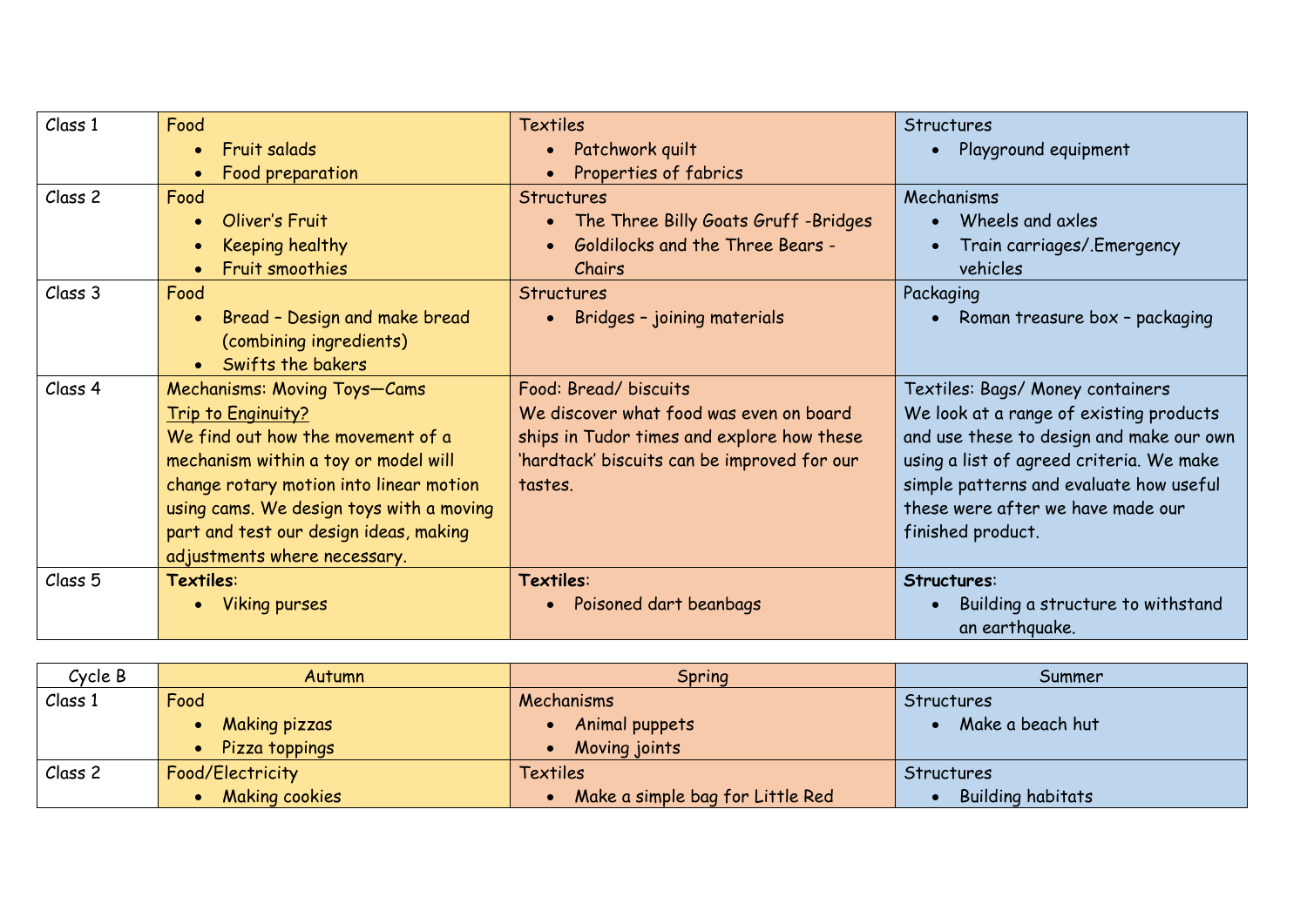|                    | Street lights                                                                                                                                                                                                                                                                                                                                                                                                                                                                                       | <b>Riding Hood</b>                                                                                                                                                                                                                                                                                     |                                                                                                                                                                                                                                         |
|--------------------|-----------------------------------------------------------------------------------------------------------------------------------------------------------------------------------------------------------------------------------------------------------------------------------------------------------------------------------------------------------------------------------------------------------------------------------------------------------------------------------------------------|--------------------------------------------------------------------------------------------------------------------------------------------------------------------------------------------------------------------------------------------------------------------------------------------------------|-----------------------------------------------------------------------------------------------------------------------------------------------------------------------------------------------------------------------------------------|
|                    | Link with local enquiry                                                                                                                                                                                                                                                                                                                                                                                                                                                                             |                                                                                                                                                                                                                                                                                                        |                                                                                                                                                                                                                                         |
| Class 3            | Movement                                                                                                                                                                                                                                                                                                                                                                                                                                                                                            | Food                                                                                                                                                                                                                                                                                                   | Structures                                                                                                                                                                                                                              |
|                    | Moving monsters (pneumatics)                                                                                                                                                                                                                                                                                                                                                                                                                                                                        | Flat breads - (combining                                                                                                                                                                                                                                                                               | Photograph frames - (making a                                                                                                                                                                                                           |
|                    | Trip to Enginuity                                                                                                                                                                                                                                                                                                                                                                                                                                                                                   | ingredients)                                                                                                                                                                                                                                                                                           | stable structure)                                                                                                                                                                                                                       |
|                    |                                                                                                                                                                                                                                                                                                                                                                                                                                                                                                     | Sandwiches (cutting skills)                                                                                                                                                                                                                                                                            |                                                                                                                                                                                                                                         |
| Class 4            | Food: WWII rations<br>We look at the balanced plate, evaluate<br>ingredients, record and explain preferences,<br>i.e., different types of veg used in Woolton<br>Pie and how vegetables were used in altered<br>recipes. We look at different ways to make a<br>pie, cook/taste components for fillings, taste<br>ingredients and combinations. We chop<br>ingredients using knives safely and explore<br>the function of pie components to hold, bind<br>and nourish. We design, make and evaluate | Electricity-alarms/ lighting with sensors<br>We investigate how circuits in torches are<br>made to understand the function of each<br>component and how they are fit for purpose.<br>We design own battery powered alarms or<br>lighting systems for use in our museum o=for<br>Anglo-Saxon artefacts. | Mechanisms: Storybooks (Science)<br>We look at how levers and linkages have<br>been used in pop up books. We make our<br>own examples where levers and linkages<br>are used with fixed and non-fixed pivots<br>to make moving pictures. |
|                    | own WWII dish-pie, biscuit or cake using our<br>research.                                                                                                                                                                                                                                                                                                                                                                                                                                           |                                                                                                                                                                                                                                                                                                        |                                                                                                                                                                                                                                         |
| Class <sub>5</sub> | Food:                                                                                                                                                                                                                                                                                                                                                                                                                                                                                               | Victorians:                                                                                                                                                                                                                                                                                            | Sustainability:                                                                                                                                                                                                                         |
|                    | Chocolate tasting and making                                                                                                                                                                                                                                                                                                                                                                                                                                                                        | <b>Textiles: Victorian Sampler</b>                                                                                                                                                                                                                                                                     |                                                                                                                                                                                                                                         |
|                    | Tortillas                                                                                                                                                                                                                                                                                                                                                                                                                                                                                           |                                                                                                                                                                                                                                                                                                        |                                                                                                                                                                                                                                         |
|                    | <b>Greek Salads</b>                                                                                                                                                                                                                                                                                                                                                                                                                                                                                 |                                                                                                                                                                                                                                                                                                        |                                                                                                                                                                                                                                         |
|                    | <b>Electricity</b>                                                                                                                                                                                                                                                                                                                                                                                                                                                                                  |                                                                                                                                                                                                                                                                                                        |                                                                                                                                                                                                                                         |
|                    | Designing and making electrical                                                                                                                                                                                                                                                                                                                                                                                                                                                                     |                                                                                                                                                                                                                                                                                                        |                                                                                                                                                                                                                                         |
|                    | game                                                                                                                                                                                                                                                                                                                                                                                                                                                                                                |                                                                                                                                                                                                                                                                                                        |                                                                                                                                                                                                                                         |

Planning, like science is done in whole class big books where the children's work is displayed. Sometimes the design and technology project may link with science and will therefore form part of the science big book. Many cross curricular links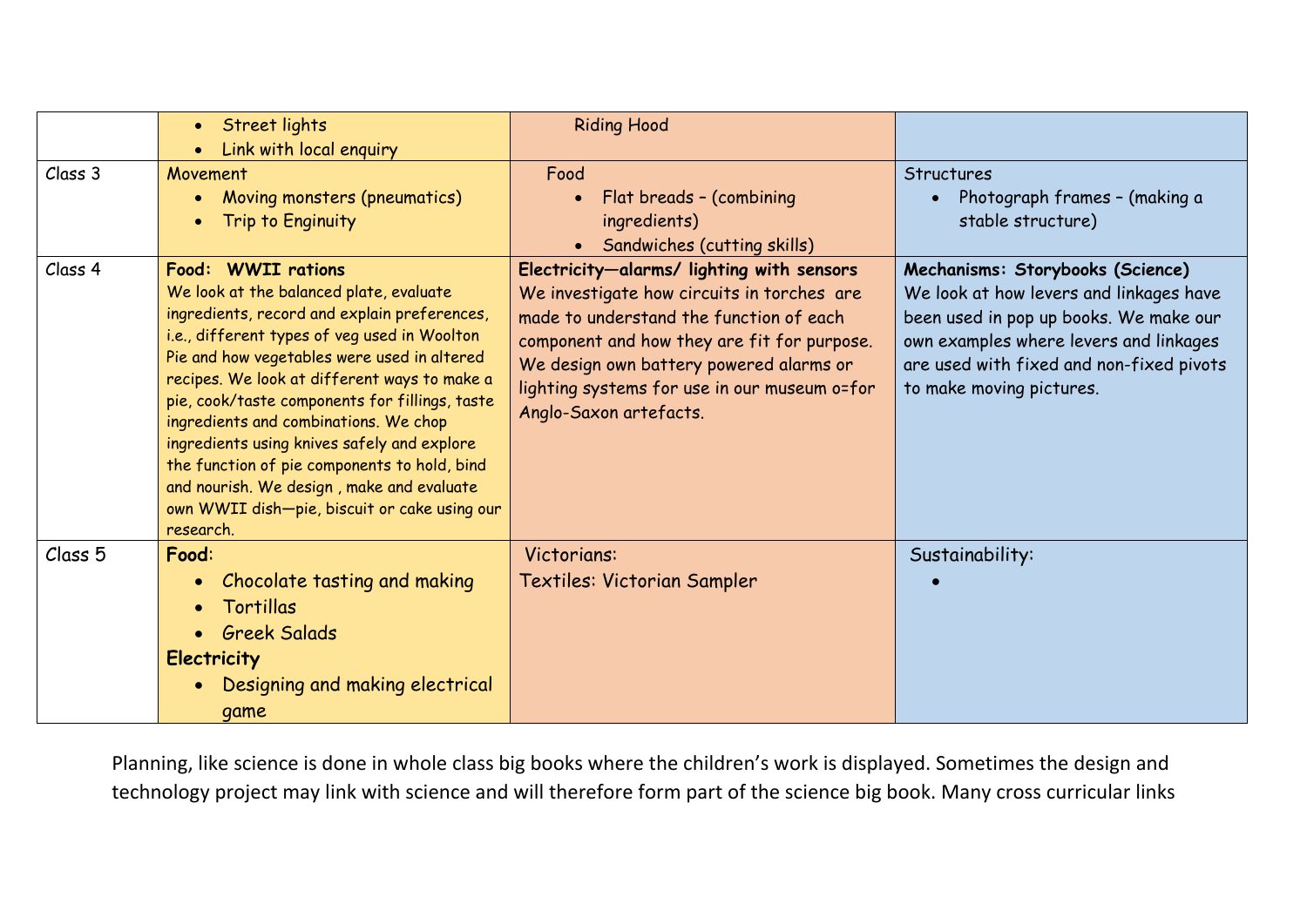can be made with design and technology including maths, English, science, history and forest school, which can be seen in the long term planning.

# Please see the website for details of planning. Progression grids to follow.

# **Reading**

Opportunities for reading in D and T occur in lessons from YrR to Yr6. When researching existing products, the children use books, reading headings, labels, facts and more detailed information. Questions for them to answer are key and labelling diagrams and pictures to share encourage the use of more technical vocabulary. Food technology encourages reading using recipes – ingredients and utensils. As with all making processes the children follow, talk about and record what they have done through pictures, diagrams and explanations. Instructions are closely linked with the English curriculum and non- fiction texts and design and technology can provide excellent contexts for this.

# **Equal Opportunities**

At Clee Hill all children have access to and are encouraged to participate in all areas of Design and Technology.

# **Special Educational Needs and Disabilities**

Clee Hill is committed to promoting equality and opportunity for all pupils with learning difficulties and all pupils with special educational needs. When planning and teaching design and technology staff will make reasonable adjustments to promote equality of opportunity for disabled and non- disabled pupils. This may include allocating adult support, providing additional support materials, providing alternative support materials or modifying tasks.